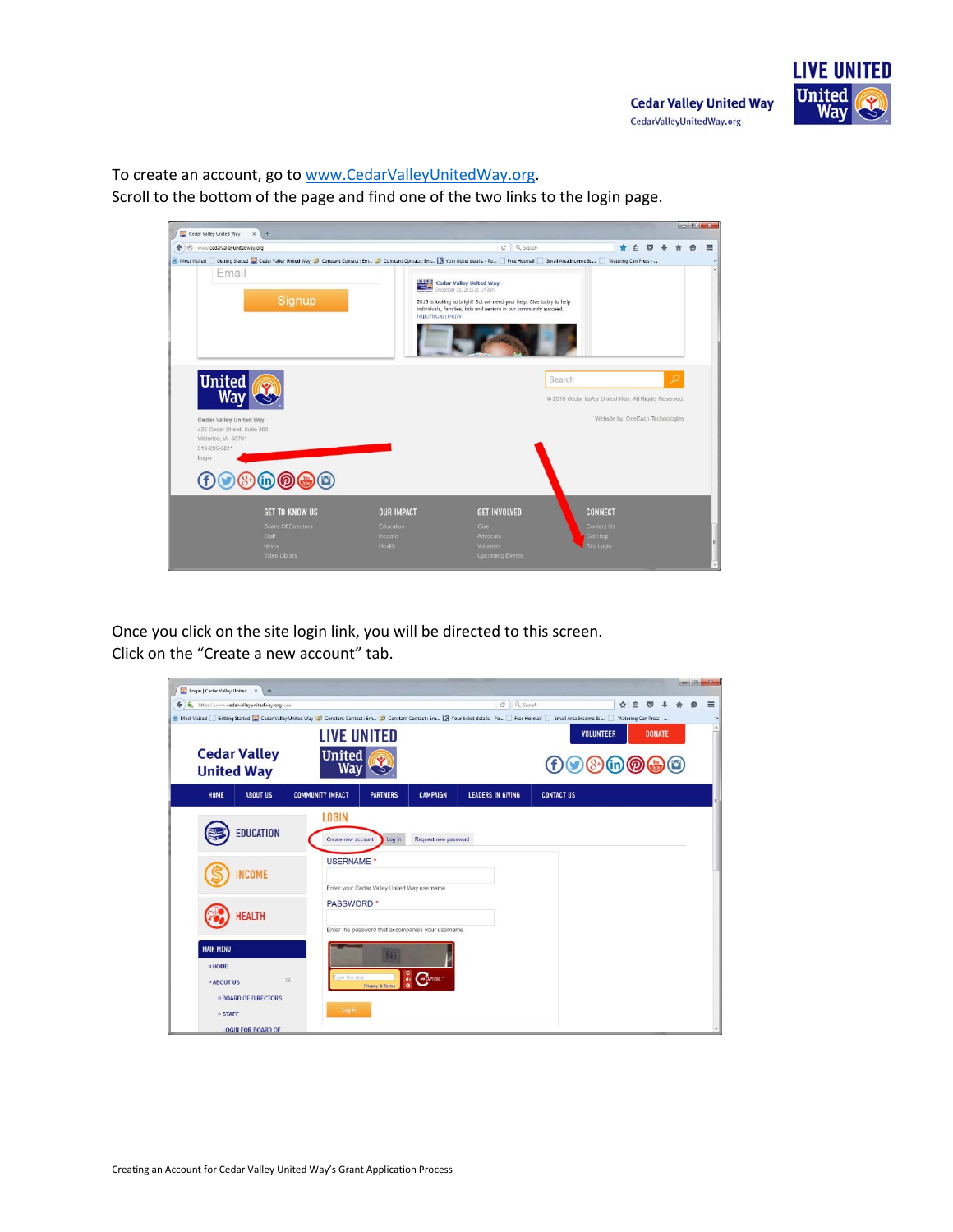Complete the user account form and hit the "Create New Account" button at the bottom of the form.

| User account   Cedar Valley x<br>$+$<br>https://www.cedarvalleyunitedway.org/user/register |                                                                                                                                                              |                             | Q Search<br>$\mathbb{C}^i$ | ☆自<br>$\overline{\mathbf{v}}$                                                                                                                                                              |
|--------------------------------------------------------------------------------------------|--------------------------------------------------------------------------------------------------------------------------------------------------------------|-----------------------------|----------------------------|--------------------------------------------------------------------------------------------------------------------------------------------------------------------------------------------|
|                                                                                            |                                                                                                                                                              |                             |                            | A Most Visited Getting Started & Cedar Valley United Way 2 Constant Contact : Em D Constant Contact : Em N Your ticket details - Po Free Hotmail Small Area Income &  Watering Can Press - |
| <b>Cedar Valley</b><br><b>United Way</b>                                                   | <b>LIVE UNITED</b><br><b>United</b><br>Wа                                                                                                                    |                             |                            | <b>VOLUNTEER</b><br><b>DONATE</b><br>⊕®®®®                                                                                                                                                 |
| <b>ABOUT US</b><br><b>HOME</b>                                                             | <b>COMMUNITY IMPACT</b><br><b>PARTNERS</b>                                                                                                                   | <b>CAMPAIGN</b>             | <b>LEADERS IN GIVING</b>   | <b>CONTACT US</b>                                                                                                                                                                          |
|                                                                                            | <b>USER ACCOUNT</b>                                                                                                                                          |                             |                            |                                                                                                                                                                                            |
| <b>EDUCATION</b>                                                                           | Create new account<br>Log in                                                                                                                                 | Request new password        |                            |                                                                                                                                                                                            |
|                                                                                            | Please be sure to complete the LOG IN process.                                                                                                               |                             |                            |                                                                                                                                                                                            |
| <b>INCOME</b>                                                                              | later. Be sure to save or submit prior to logging out.                                                                                                       |                             |                            | Access our secured online forms by clicking the link below. By being logged in you have the opportunity to save your form and return to complete it                                        |
|                                                                                            | . 2016 Emergency and Basic Needs Application<br>· 2016 Partner Profile                                                                                       |                             |                            |                                                                                                                                                                                            |
| <b>HEALTH</b>                                                                              | • Strategic Investment Application                                                                                                                           |                             |                            |                                                                                                                                                                                            |
|                                                                                            | <b>USERNAME</b>                                                                                                                                              |                             |                            |                                                                                                                                                                                            |
| <b>MAIN MENU</b>                                                                           | CVUW Applicant                                                                                                                                               |                             |                            |                                                                                                                                                                                            |
| » HOME                                                                                     | Spaces are allowed; punctuation is not allowed except for periods, hyphens,<br>apostrophes, and underscores.                                                 |                             |                            |                                                                                                                                                                                            |
| 田<br>» ABOUT US                                                                            | <b>E-MAIL ADDRESS*</b>                                                                                                                                       |                             |                            |                                                                                                                                                                                            |
| E<br>» COMMUNITY IMPACT                                                                    | CedarValleyUW@outlook.com                                                                                                                                    |                             |                            |                                                                                                                                                                                            |
| $\boxed{\blacksquare}$<br>» PARTNERS                                                       | A valid e-mail address. All e-mails from the system will be sent to this address. The                                                                        |                             |                            |                                                                                                                                                                                            |
| $\overline{\bullet}$<br>» CAMPAIGN                                                         | e-mail address is not made public and will only be used if you wish to receive a new<br>password or wish to receive certain news or notifications by e-mail. |                             |                            |                                                                                                                                                                                            |
| $\boxplus$<br>» LEADERS IN GIVING                                                          |                                                                                                                                                              |                             |                            |                                                                                                                                                                                            |
| » CONTACT US                                                                               | <b>Name and Address</b>                                                                                                                                      |                             |                            |                                                                                                                                                                                            |
|                                                                                            | <b>FIRST NAME *</b>                                                                                                                                          | Your                        |                            |                                                                                                                                                                                            |
|                                                                                            | LAST NAME *                                                                                                                                                  | Name                        |                            |                                                                                                                                                                                            |
|                                                                                            | PHONE<br>(PRIMARY)                                                                                                                                           |                             |                            |                                                                                                                                                                                            |
|                                                                                            | STREET<br>ADDRESS                                                                                                                                            | 425 Cedar Street, Suite 300 |                            |                                                                                                                                                                                            |
|                                                                                            | $(HOME)*$<br>CITY (HOME) *                                                                                                                                   | Waterloo                    |                            |                                                                                                                                                                                            |
|                                                                                            | STATE (HOME) lowa                                                                                                                                            |                             | $\overline{\phantom{a}}$   |                                                                                                                                                                                            |
|                                                                                            |                                                                                                                                                              |                             |                            |                                                                                                                                                                                            |
|                                                                                            | POSTAL CODE<br>(HOME) *                                                                                                                                      | 50701                       |                            |                                                                                                                                                                                            |
|                                                                                            |                                                                                                                                                              |                             |                            |                                                                                                                                                                                            |
|                                                                                            | <b>CREATE NEW /</b>                                                                                                                                          |                             |                            |                                                                                                                                                                                            |
|                                                                                            |                                                                                                                                                              |                             |                            |                                                                                                                                                                                            |

Once you hit the "Create New Account" button, you will be taken back to Cedar Valley United Way's homepage. Check your email to find a link to login to your account to set up a password. Click on this link or copy and paste it into your browser.

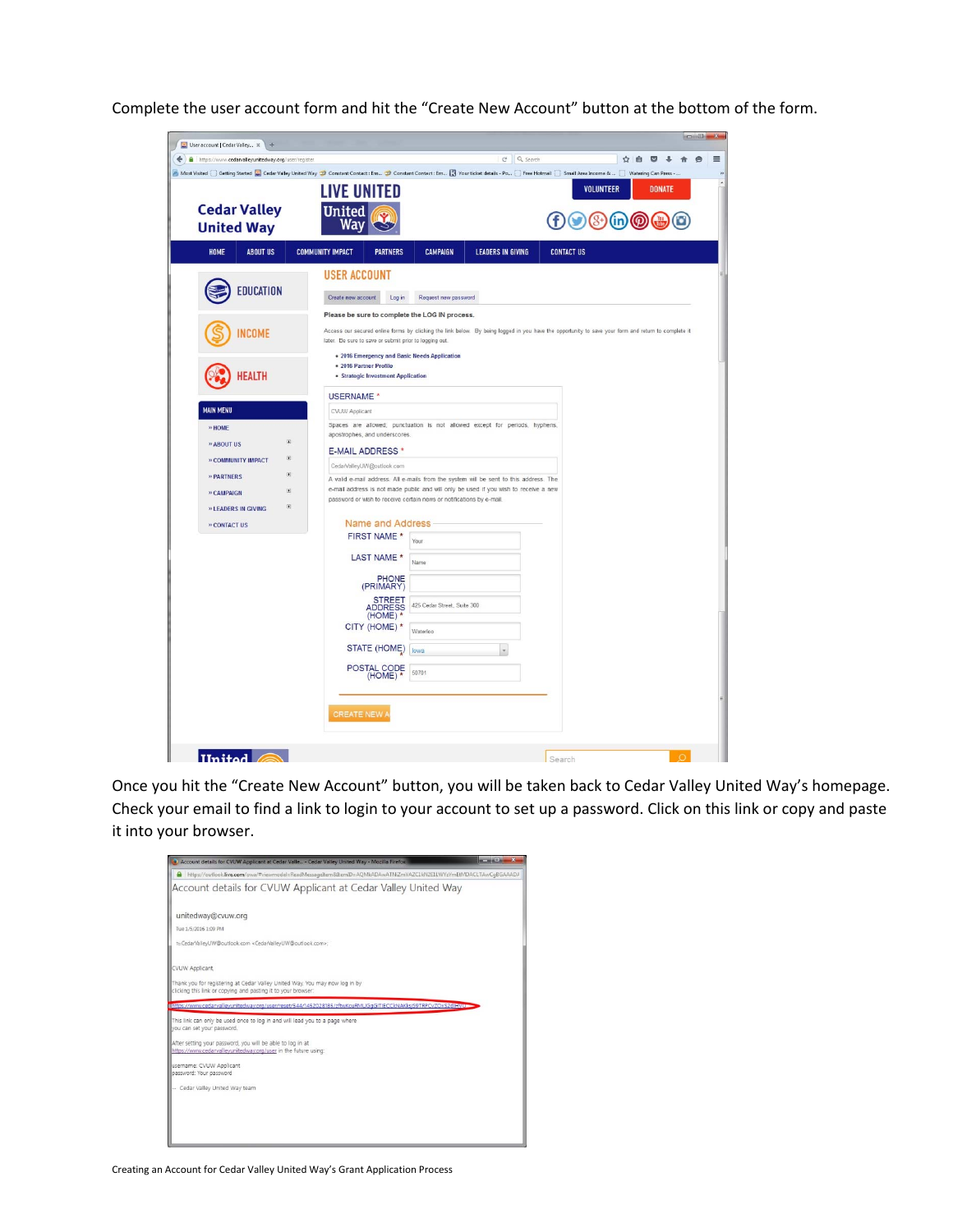Following the link provided in your email, click on the login button.



Create a password for your account and hit save when you are finished.

| CVUW Applicant   Cedar V X<br>$+$                                                                                                                                                             |                                                                                                              |                                                                                                |                                                                                                                                                     | $x = 0 + 1$ |  |  |  |  |  |  |
|-----------------------------------------------------------------------------------------------------------------------------------------------------------------------------------------------|--------------------------------------------------------------------------------------------------------------|------------------------------------------------------------------------------------------------|-----------------------------------------------------------------------------------------------------------------------------------------------------|-------------|--|--|--|--|--|--|
| C <sup>#</sup> Q Search<br>https://www.cedarvalleyunitedway.org/user/544/edit?pass-reset-token=6rhd0RX3ujCcWZdCaSGLQLdILVHI6TJrGjGcuNILRnVA<br>☆<br>≡<br>÷<br>自<br>$\bullet$                  |                                                                                                              |                                                                                                |                                                                                                                                                     |             |  |  |  |  |  |  |
| P Most Visited Getting Started C Cedar Valley United Way 2 Constant Contact: Em 2 Constant Contact: Em [3] Your ticket details - Po [ Free Hotmail Small Area Income & [ Watering Can Press - |                                                                                                              |                                                                                                |                                                                                                                                                     |             |  |  |  |  |  |  |
| <b>ABOUT US</b><br><b>HOME</b>                                                                                                                                                                | <b>COMMUNITY IMPACT</b><br><b>PARTNERS</b>                                                                   | <b>LEADERS IN GIVING</b><br><b>CAMPAIGN</b>                                                    | <b>CONTACT US</b><br><b>LOGOUT</b>                                                                                                                  |             |  |  |  |  |  |  |
| <b>EDUCATION</b>                                                                                                                                                                              | <b>CVUW APPLICANT</b>                                                                                        |                                                                                                | You have just used your one-time login link. It is no longer necessary to use this link to log in. Please change your password.                     |             |  |  |  |  |  |  |
| <b>NCOME</b>                                                                                                                                                                                  | Edit<br>View<br>Account<br>Name and Address                                                                  |                                                                                                |                                                                                                                                                     |             |  |  |  |  |  |  |
| HEALTH                                                                                                                                                                                        | Please be sure to complete the LOG IN process.<br>later. Be sure to save or submit prior to logging out.     |                                                                                                | Access our secured online forms by clicking the link below. By being logged in you have the opportunity to save your form and return to complete it |             |  |  |  |  |  |  |
| <b>MAIN MENU</b><br>» HOME                                                                                                                                                                    | . 2016 Emergency and Basic Needs Application<br>· 2016 Partner Profile<br>· Strategic Investment Application |                                                                                                |                                                                                                                                                     |             |  |  |  |  |  |  |
| $\overline{\bullet}$<br>» ABOUT US                                                                                                                                                            | E-mail address <sup>*</sup>                                                                                  |                                                                                                |                                                                                                                                                     |             |  |  |  |  |  |  |
| $\boxplus$<br>» COMMUNITY IMPACT                                                                                                                                                              | cedarvalleyuw@outlook.com                                                                                    |                                                                                                |                                                                                                                                                     |             |  |  |  |  |  |  |
| $\boxed{\pm}$<br>» PARTNERS                                                                                                                                                                   |                                                                                                              | you wish to receive a new password or wish to receive certain news or notifications by e-mail. | A valid e-mail address. All e-mails from the system will be sent to this address. The e-mail address is not made public and will only be used if    |             |  |  |  |  |  |  |
| $\boxed{\bullet}$<br>» CAMPAIGN<br>» LEADERS IN GIVING                                                                                                                                        | Password<br>                                                                                                 |                                                                                                | Password strength:                                                                                                                                  | Strong      |  |  |  |  |  |  |
| » CONTACT US<br>» LOGOUT                                                                                                                                                                      | Confirm password<br>                                                                                         |                                                                                                | Passwords match: yes                                                                                                                                |             |  |  |  |  |  |  |
|                                                                                                                                                                                               | To make your password stronger.<br>· Add uppercase letters                                                   |                                                                                                |                                                                                                                                                     |             |  |  |  |  |  |  |
|                                                                                                                                                                                               | To change the current user password, enter the new password in both fields.<br>Picture                       |                                                                                                |                                                                                                                                                     |             |  |  |  |  |  |  |